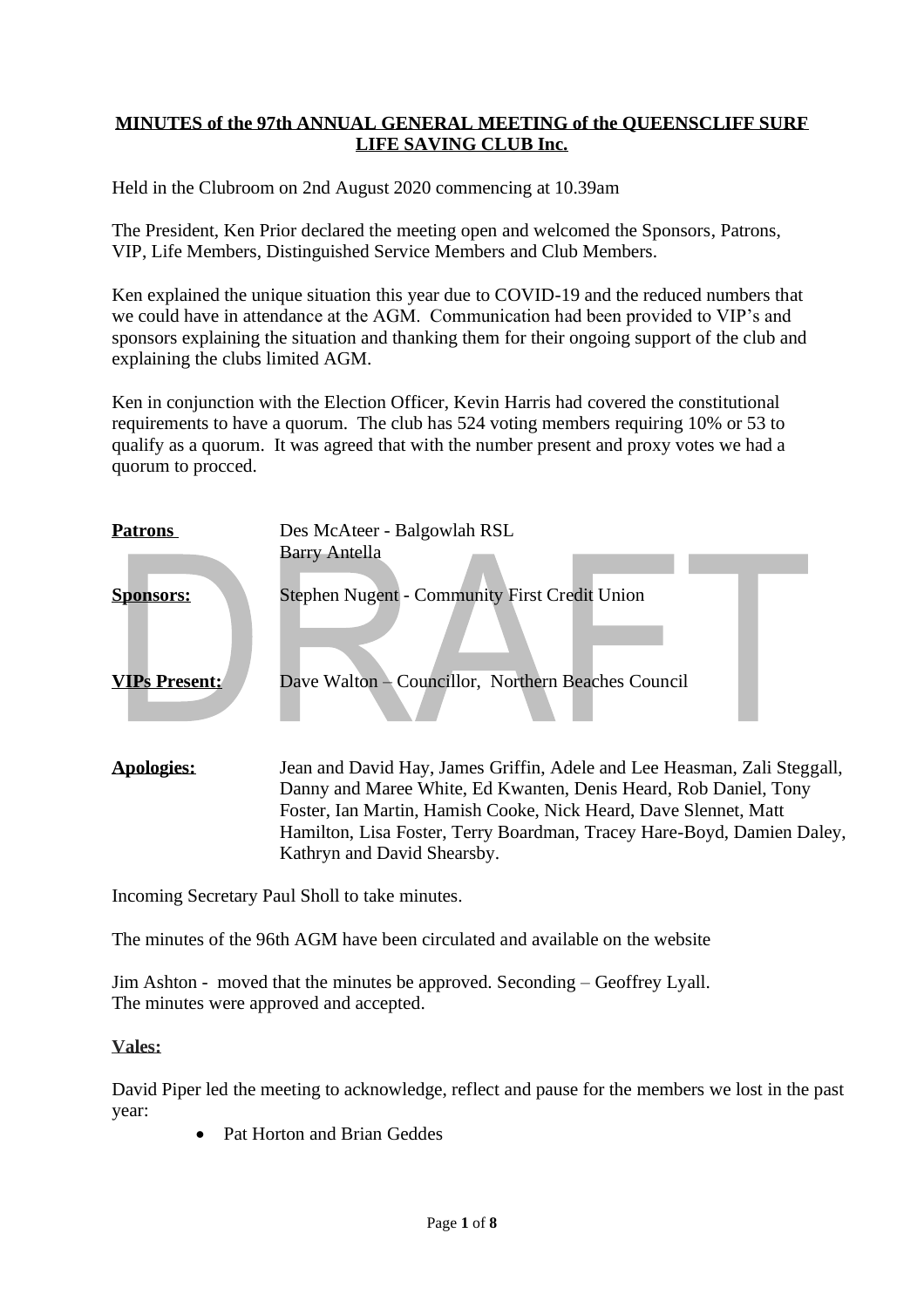The President then outlined the voting procedure of the meeting given to low attendance due to COVID-19 and the fact we had a quorum with 44 Proxy votes, and we require only 53 votes to attain a quorum.

# **Presentation of the 97th Annual Report and financial statements and reports:**

The President presented the club's 97th Annual Report and spoke to the AGM about the quality of the document once again. He again thanked Kathryn Shearsby, Carla Thornton and Shona Rose for the extraordinary job they do in preparation of such a document. It was noted that unfortunately in error the inclusion of the IRB report had been omitted, however that would be immediately rectified on the website report and that the Board would discuss reprinting a few copies for the archives and to be distributed to VIP's who could not attend.

The President noted his report was in the printed document and included highlights as follows:

- again, no lives were lost during the patrolling season for the 97th year in succession.
- club membership grew slightly
- we competed well in carnivals, particularly juniors and boat carnivals
- our education and training continued to grow under Kerry and her team
- our patrols were well attended, we fulfilled exemplary patrol obligations in accordance with our agreement with NBC. The initial great work of setting up patrol rosters and starting the season was due to the excellent work of Club Captain Michael Studden and following him Kelly Beverley and Sam Kitchen.
- financially your club had a very successful year.
- we continued to engage with the community in a way each of us should be proud in displaying honesty, integrity, compassion, and commitment.

### **Financials:**

The President introduced Treasurer Rob Graham-Smith and noted the excellent financial result. This was due to income being exact to budget but expenses being down due to competition costs avoided due to the early closure of the season.

Rob then thanked the following people:

- Lisa Foster for her diligent and generous completion of our audit
- Grant Henderson ongoing handover of Treasurer role.
- Fionna Broe assistance with funding initiatives for COVID-19.

Financial highlights:

- Income \$427,748 (budget \$427,000)
- Expenses \$349,735 (budget \$375,000)
- Surplus \$78,013 (budget \$52,000)
- Members Accumulated Funds \$795,358

Rob further explained that the higher than expected surplus was due to unbudgeted grants, membership and carnival hosting income and lower expenditure. Lower expenditure was due to the patrol season ending earlier and the cancelation of competitions, events, and presentations in the second half of the season.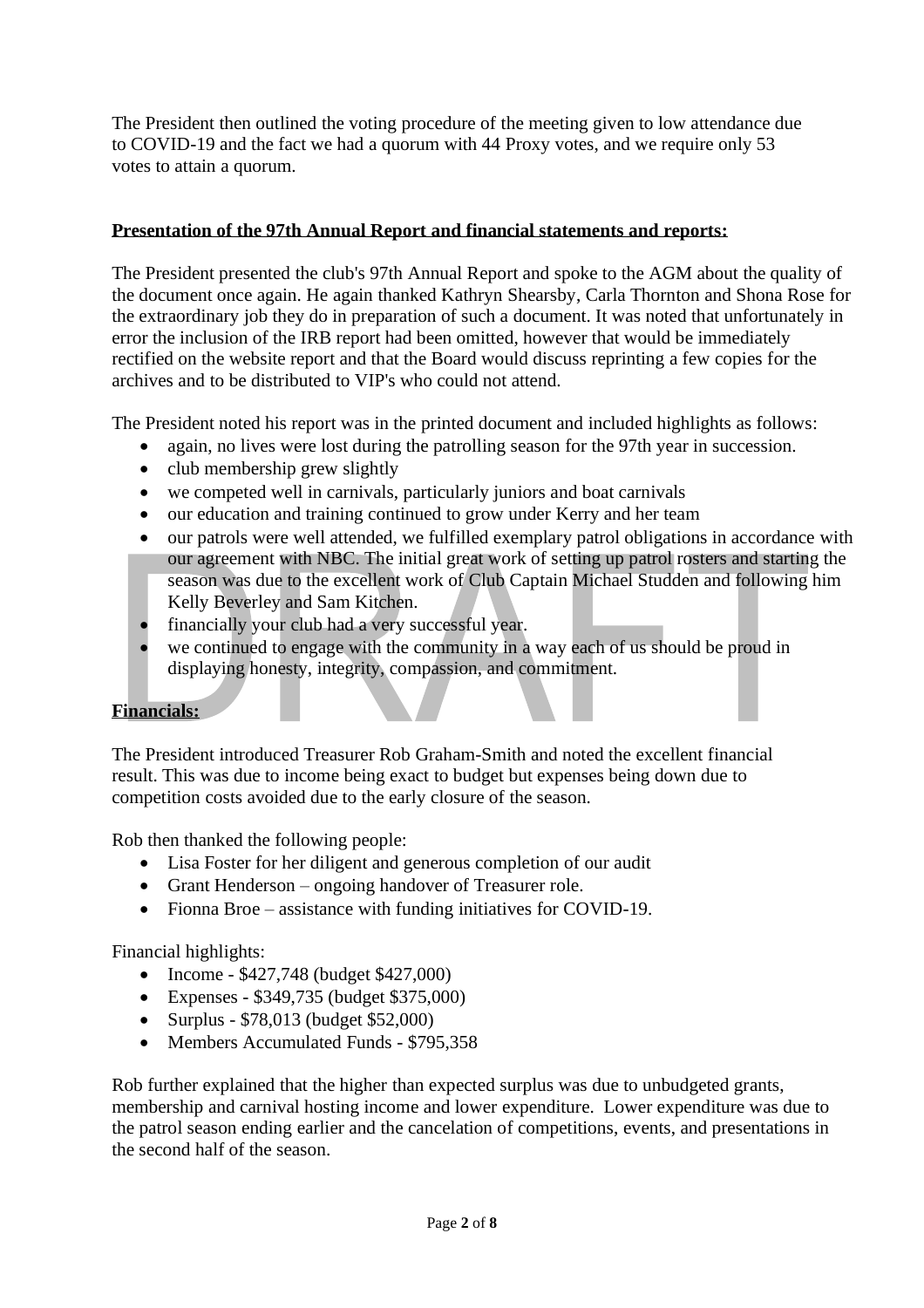The President noted the strong cash position however that will be needed for part of the building fit out and a very uncertain future ahead in relation to income from sponsorship, grants, donations and membership income.

Grant Spradbrow moved that the Special Purpose Financial Report for the 2019-20 be approved. Seconding – David Walton.

The special Purpose Financial Report was approved and accepted.

Due to restrictions no one will speak to the annual report this year.

# **Training and Club Captains:**

The President invited Kerry Seipelt, Chief Training Officer, Kelly Beverley and Sam Kitchen, Joint Club Captains to say a few words:

Training:

- Kerry reflected on her 25 years at the club as a Trainer and Assessor which led to her appointment as the Chief Training Officer.
- With an early end to the season fortunately, we still managed to put through a large quantity of 92 awards prior to the end of 2019 including:
	- o 60 Bronze and SRC,
	- o 5 IRB drivers
- At the start of 2020 training had commenced with 6 IRB drivers, 20 bronze and 13 SRC. When training resumes, we can recapture and not lose these members.
- Kerry thanked the dedicated education team for completing the high number of awards in such a short period.
- Kerry praised the education team trainers, and noted they are the club's quiet achievers, having put in numerous hours through various times during week evenings and throughout the weekends, all whilst committing to their regular patrols and carnivals.
- The education season continues through the offseason for trainers, where we must complete our annual professional development. Every year, SLSA sets new standards, skills and awards that all education members must complete to remain as current endorsed trainers.
- Gaining these extra skills can be quite challenging and time constraining to our trainers, often losing trainers due to the extra workload and added burden placed upon them. However, newly learned skills provide the opportunity to continue to grow and build a very successful group of professional trainers which ultimately sets up our club's future success.
- This coming season, SLSA will be introducing a new training syllabus for some of the awards. In brief, just one of the changes will involve the removal of oxygen from the Bronze award. However, on the plus side, my aim is to further encourage our current bronzies to upskill and gain their (ART) Advance Resuscitation Certificate so we are never short during patrol operations.
- Currently all our course training remains on hold whilst we await further guidance from SLSNSW and Branch on how to proceed.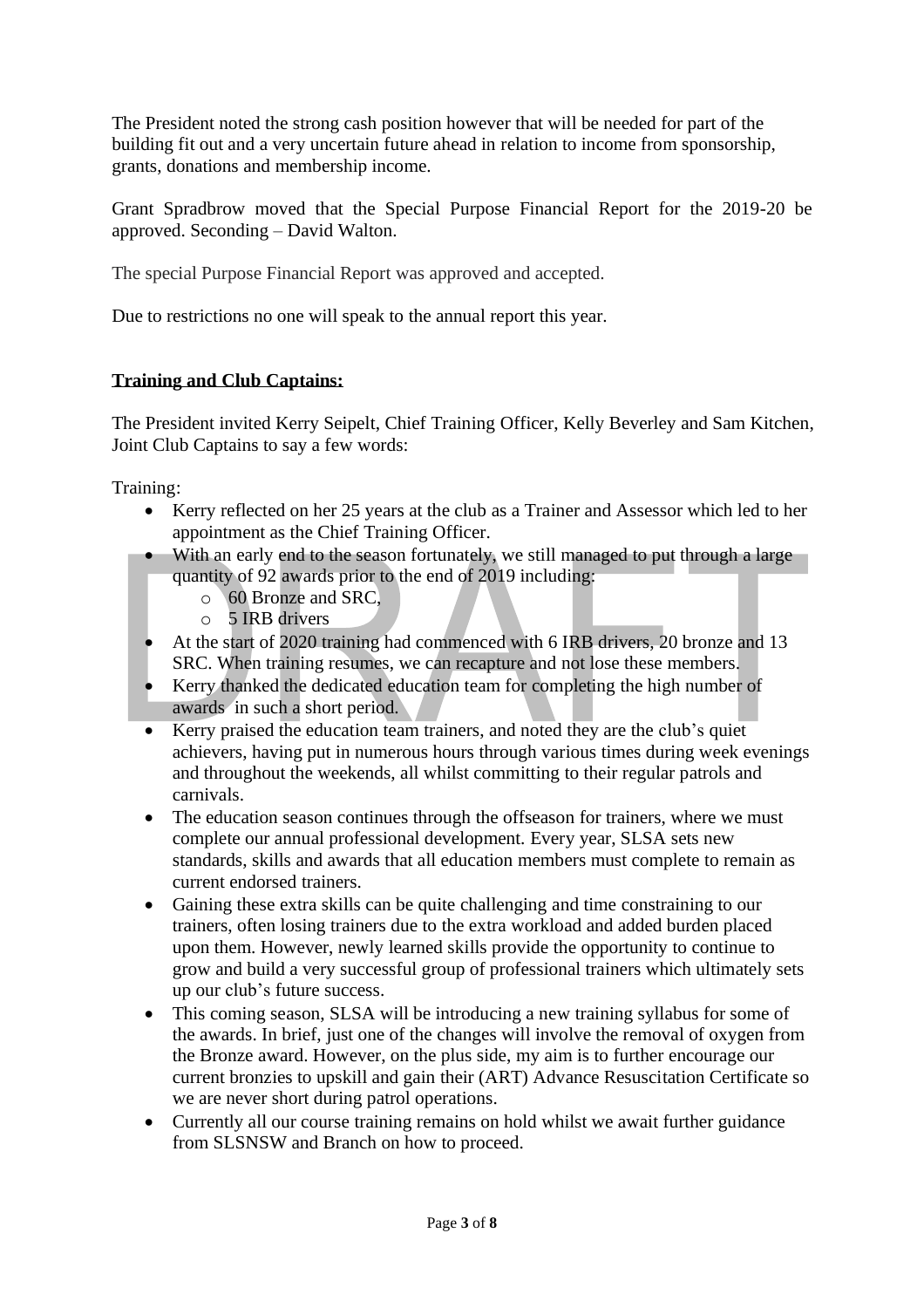• Kerry concluded that it is her absolute privilege to be a member of the board. Kerry sees her role as having the responsibility to be the members representative, to listen to and speak on your behalf so your voice can be heard. I hold this board position for the benefit of our members, so please speak to me if there is anything I can assist or discuss with your best interest in mind.

Club Captain:

- Kelly wanted to officially thank Michael Studden for the work he had completed in the role prior to Sam and herself taking over in November 2019.
- Highlighted that we had another year with no lives lost. This has been achieved for 96 years and we do not say that lightly.
- Thanks to all our very capable bronze and SRC patrolling members who volunteer their time to keep our beach safe. When I say time, I mean 7,694 hours last season across 13 patrolling teams (as the season was cut short by COVID-19 this is down about 1,400 hours on the previous season).
- Kelly acknowledged the support provided by Patrol Captains and Vice Captains throughout the season.
- Lifesaving is our core purpose and keeping the beach open, fully patrolled and safe every weekend simply would not happen without the selfless efforts of all our volunteers. The lifesaving team including our IRB team, trainers, our First Aid and Gear Steward are all integral to ensuring our patrols are fully operational.
- Standing by us each weekend are the Council Lifeguards who are with us every step of the way.
- We have 335 patrolling members, slightly down on last season. We allocated 25 new bronze members to patrols and 22 SRC's.
- Kelly acknowledge the extra effort everyone was taking to stay connected as a club during these difficult times.
- Kelly officially acknowledged 3 members that had reached their 15 Year National Patrol Award:
	- o Graham Lugsdin
	- o Luke Barlow
	- o Gavin May
- Kelly acknowledged Ken's role as President over the last two years and thanked him on behalf of the Lifesaving team.
- A special thanks to Barry Antella as our Senior Vice President who does so much for our Club pre, during and post each season. He has been a strong support for our lifesaving team.
- Kelly congratulated Garry Fox as our incoming President. We are thrilled to be working with Garry.
- The team is currently completing preseason work, gear inspections, patrol schedule and the COVID-19 Patrol and Community Plan.
- Sam confirmed Kelly's comments and wanted to express his thanks to Kelly on her support throughout the year as they worked as Vice Captains.
- Sam highlighted his pleasant surprise at being nominated as one of the Captains. It was also a pleasant surprise to understand the depth of experience at the club and specifically the time that people put into the club.

# **Nippers:**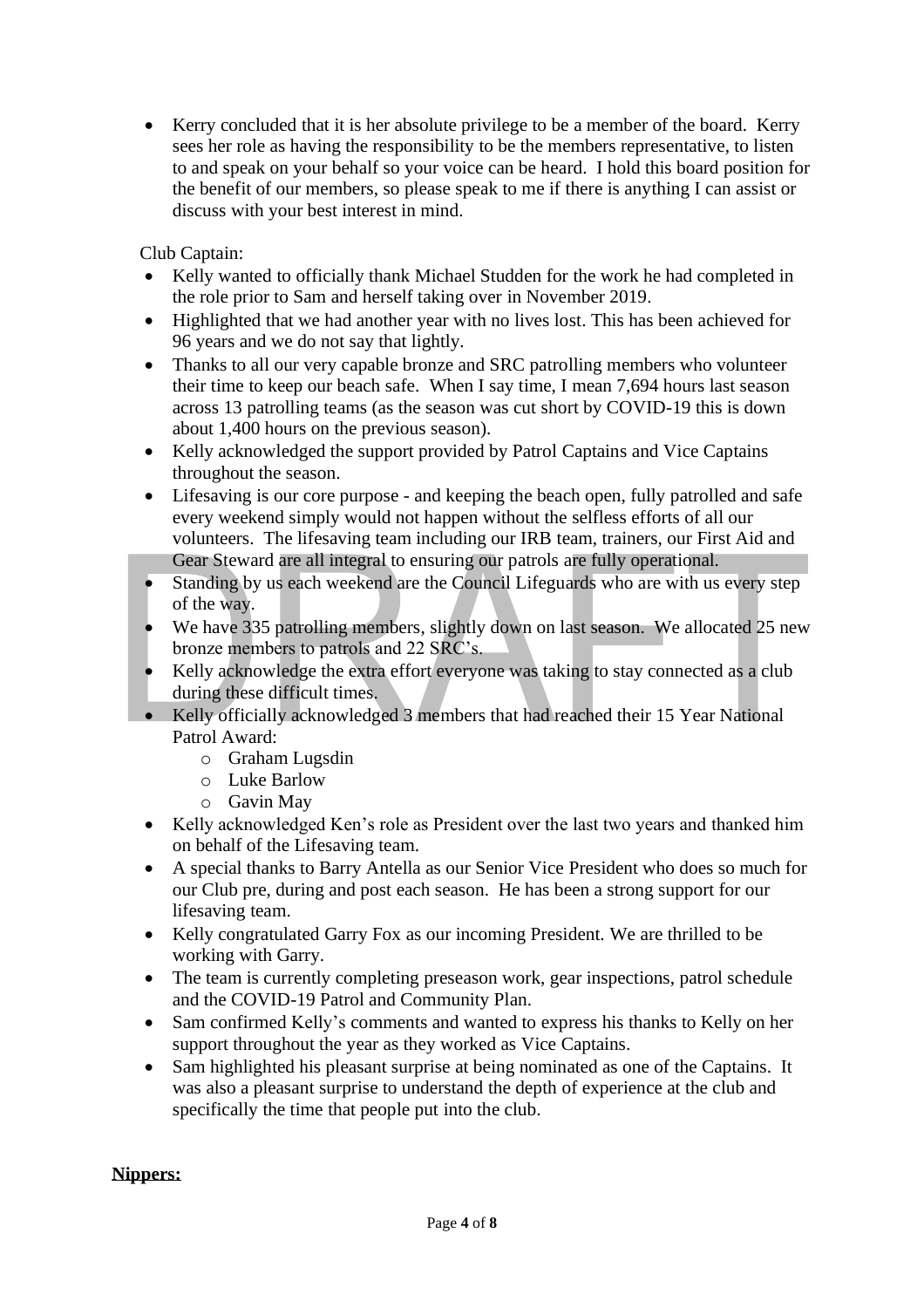Ken took the opportunity to acknowledge the work done by Olivia Hibbitt, Junior Activities Director, and the very successful season the Nippers had completed.

# **Honours and Awards:**

The President invited Craig Susan to speak on the decision to delay honours and awards for the 2019-20 season. Craig explained that in consultation with others a decision had been made to delay any awards due to the current limit of attendees allowed at the AGM. Craig spoke of his experience in receiving his award in front of family and friends and felt this was a very important part of the process.

Honours and Awards would be delayed until January at this stage in the hope that current restrictions will be lifted.

Craig took the opportunity to officially recognise Ken Prior for the fantastic job he had done over the past two years as club president.

### **Declaration of Affiliation with Sydney Northern Beaches Branch of SLSA**

Ken Prior moved that:

'Affiliation be sought for the 2020-21 season with the Sydney Northern Beaches Branch of SLSA. Further, that the Articles, Constitution, By Laws, Regulations and Resolutions, together with the awards and equipment of SLSA Australia Limited, and/or affiliated State Centres and /or affiliated Branches, be accepted without reservation.'

- Resolution passed

### **Update on Building Lease:**

Ken provided an update on the current club building lease, including:

- Draft lease was with the Northern Beaches Council (NBC).
- Letter of security of tenure had been provided by the NBC.
- Insurance proposal was with SLSNB
- Maintenance schedules would be included, with club specific details as all clubs had unique building requirements.

#### **Building Development Update**

Ken invited Alan Butler to provide an update on the building development/renovations.

Alan provided details as follows on the scope of the building works:

- Ground Floor
	- o New electrical main distribution board
	- o New lift and lift lobby
	- o Existing hall would be utilized for lifesaving watercraft and gym
	- o New fire escape stairs from new upstairs public hall
- First Floor
	- o New public hall and deck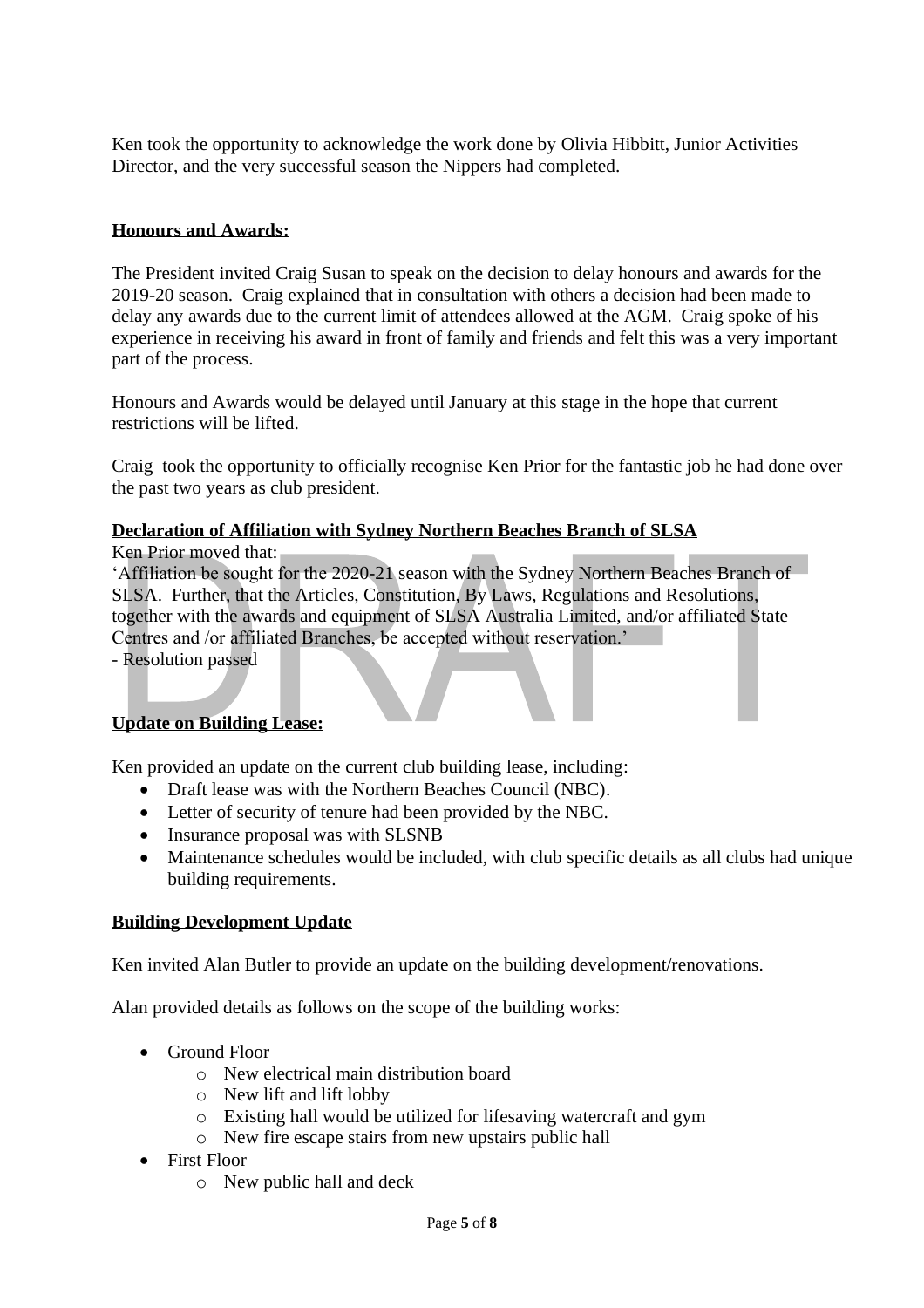- o 'Servery and kitchen' for public hall
- o Additional access stairs to allow separation between club members area and public areas.
- o New accessible toilets
- o Relocate club office, storage and reduce tearoom
- o Creating compliant accessible corridors
- o Re-tiling stairs, landings, and corridors
- o Increasing the balcony handrail glazing on existing deck area to compliant height
- o Painting, make good, and required fixtures
- Funding
	- o The club had obtained the following grants:
		- \$310,000 NSW Office of Sport, Sports Recreation Division, Surf Club Facility Development Grant (proposed alterations); grant requires work to begin 2020
		- \$70,000 Australian Sport Commission, Community Sport Infrastructure Grant (Kitchen and Community Hall). Grant expires 01/012/2020
		- \$18,500 Federal Government, Stronger Communities Program (providing accessible toilet within the club)
		- Council has committed \$300,000 towards the project over two separate  $\mathbf{u}$  . \$150,000 offers.

Alan explained that the club had also committed to complete the replacement of the Club Bar and will fund a temporary office and storage during construction.

Tender documents are ready, building estimates are being completed and a short fall has been identified so Council and QSLSC are chasing additional funds.

#### **General Business:**

The President advised that there was no further urgent general business or changes to the constitution.

#### **Correspondence:**

The President acknowledged that there was no correspondence of an urgent nature.

The President then asked was there any other matters arising from the floor? The floor was silent.

The President, prior to the election of office bearers addressed the meeting and said it had been an honor and privilege being in the role of President over the last two years.

Before stepping down the President again thanked Patrons, Sponsors, VIP's, all Governments, Northern Beaches Council and Councillors and all members for their continued support, help, advice and counsel through his two years as President.

#### **Election of Office Bearers:**

Ken, before the election of office bearers thanked each of the returning candidates and retiring board members. Ken also welcomed new nominating member Paul Sholl to the Secretary position. Ken also made mention of a new non-elected officer to the role of Member and Child Protection Officer: Brad Newton.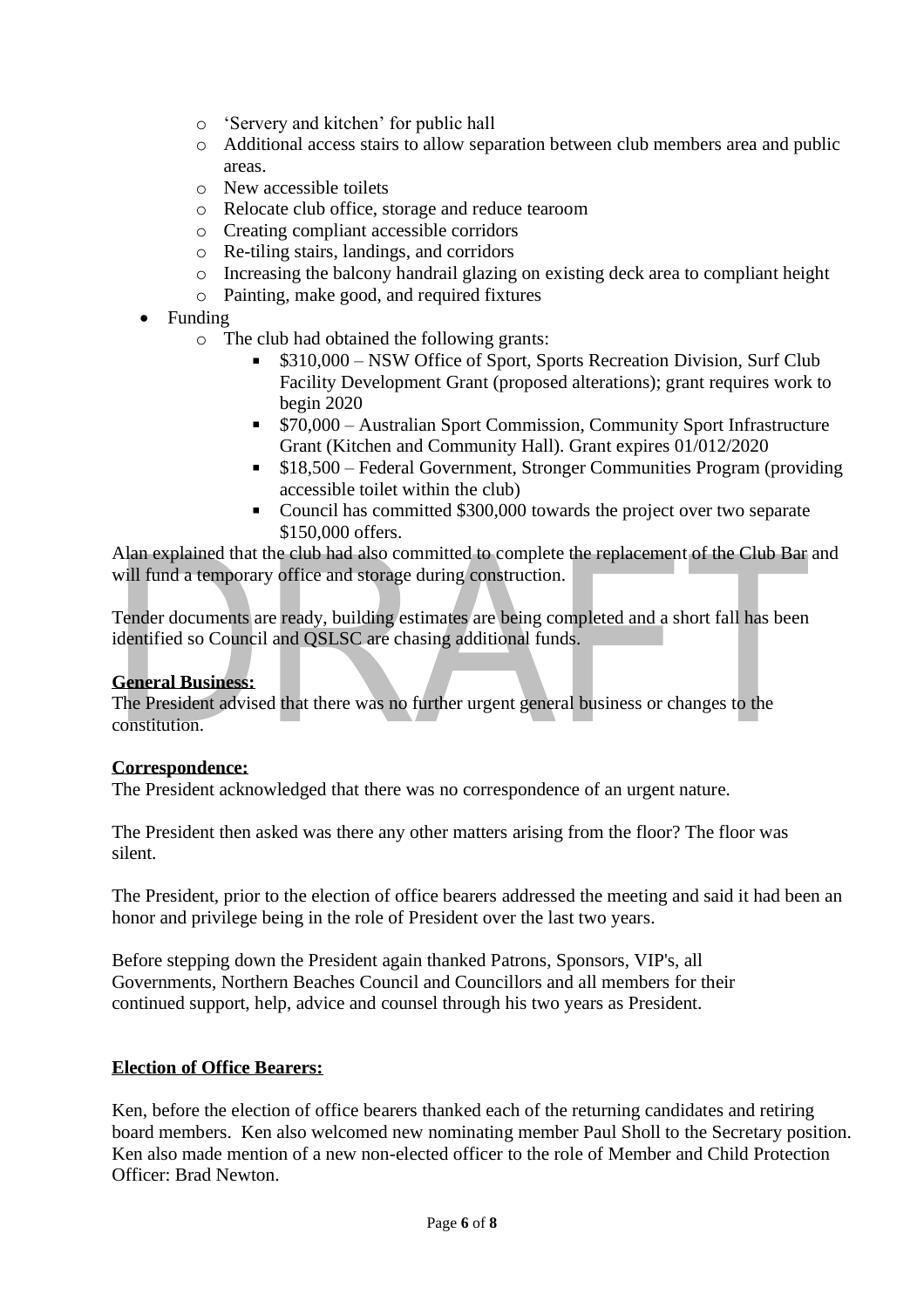Ken invited Kevin Harris, Election Officer to begin proceedings. Kevin reinforced Ken's initial notification that we required 53 eligible member votes. Ken identified the 44 proxy votes that had been received and mentioned they would be available for viewing in the club office.

Kevin explained that under clause 19.1 (e) of the club's constitution an outgoing board member could be nominated as the Chairperson to conduct the election of directors. Kevin nominated Brian Dolly as the Chairperson to conduct the election of directors. The motion was moved by Kevin Harris. Kevin receive approval from attending members to move forward with the motion.

Brian Dolly accepted the position and proceeded to explain under clause 19.1 (e) as per the constitution, "*If the nominations received is equal to the number of vacancies to be filled, the persons nominated shall subject to the declaration of the chairperson, be deemed to be elected*".

Brian presented the following candidates for all board positions:

- 1. President: Garry Fox
- 2. Deputy President: Ken Prior
- 3. Vice President Competition Director: Craig Susans
- 4. Vice President Lifesaving Director: Barry Antella
- 5. Secretary: Paul Sholl
- 6. Member Services Director: Kathryn Shearsby
- 7. Joint Club Captains: Kelly Beverley and Sam Kitchen
- 8. Chief Training Officer: Kerry Seipelt
- 9. Treasurer: Robert Graham-Smith
- 10. Competition and Coaching Director: Jayson Elkins
- 11. Deputy Competition and Coaching Director: Damien Daley
- 12. Junior Activities Director: Olivia Hibbitt
- 13. Grants and Sponsorship Director Anthony Rose
- 14. General Activities Director: Mark Clare-Nazer

Brian then confirmed as Chairperson that the candidates nominated where officially appointed to their new positions.

Brian, then called on the newly elected President, Garry Fox to take the chair.

Garry Fox took the chair and thanked Ken and the management committee all of whom have continued to serve again. Garry also welcomed the newest member of the board Paul Sholl as Secretary.

Garry advised the meeting of the Non-Board Committee positions. They are:

- IRB Captain Dave Callan
- Deputy IRB Captain Sarah Mauger
- Boat Captain Dave Williams
- Deputy Boat Captain Damien Daley
- Board and Ski Captain Andrew Townsend
- Deputy Board and Ski Captain Grant Henderson
- Member and Child protection Officer: Brad Newton